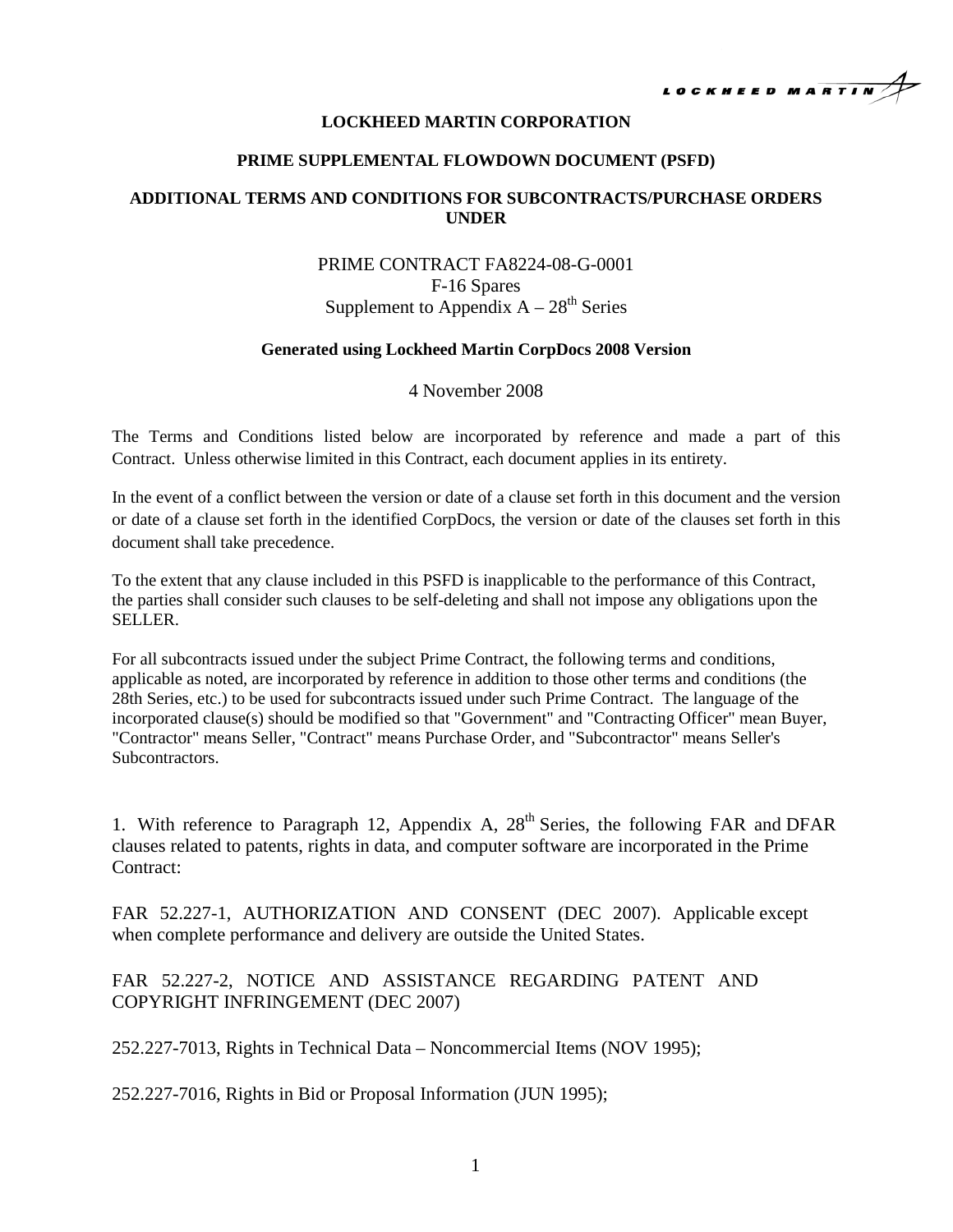

252.227-7030, Technical Data – Withholding of Payment (MAR 2000);

252.227-7037\*\*\* VALIDATION OF RESTRICTIVE MARKINGS ON TECHNICAL DATA (SEP 1999).

2. Add the following FAR and DFARS Clauses:

52.225-8 Duty Free Entry (FEB 2000). Applies if supplies will be imported into the Customs Territory of the United States. Contracting Officer" means "Lockheed Martin" except in paragraphs (d) and (h). In subparagraph (b)(1) "20 days" is changed to "30 days." In subparagraph (b)(2), replace the fifth word "determines" with "has been notified." Communication/notification required under this clause from/to the Seller to/from the Contracting Officer shall be through Lockheed Martin.

52.246-15 Certificate of Conformance (APR 1984).

52.247-68 Report of Shipment (RESHIP) (Feb 2006) Applicable when Seller will be shipping directly to USG and when advance notice of shipment is required for safety or security reasons, or where carload or truckload shipments will be made to DoD installations or, as required, to civilian agency facilities

252.204-7005 Oral Attestation of Security Responsibilities (NOV 2001).

252-225-7036 Buy American Act-Free Trade Agreements-Balance of Payments Program (MAR 2007).

252.243-7002 Requests for Equitable Adjustment (MAR 1998) Applies to POs over \$100,000.

3. AFFARS 5352.223-9000, Elimination of Use of Class I Ozone Depleting Substances (ODS) (APR 2003).

4. Diminishing Manufacturing Sources or Material Shortages Components

A diminishing manufacturing sources or material shortages component (DMSMS component) is a component or material, intended to be incorporated directly into an end item specified to be delivered under the purchase order that is unavailable from manufacturers known to Seller in the quantity necessary to comply with the delivery terms of the purchase order.

Seller shall promptly notify Buyer in writing whenever Seller believes that one or more of the components or materials intended to be incorporated directly into an end item specified to be delivered under the purchase order is a diminishing manufacturing source or material (DMS). The notice shall identify the part number, national stock number, and nomenclature of each DMS component.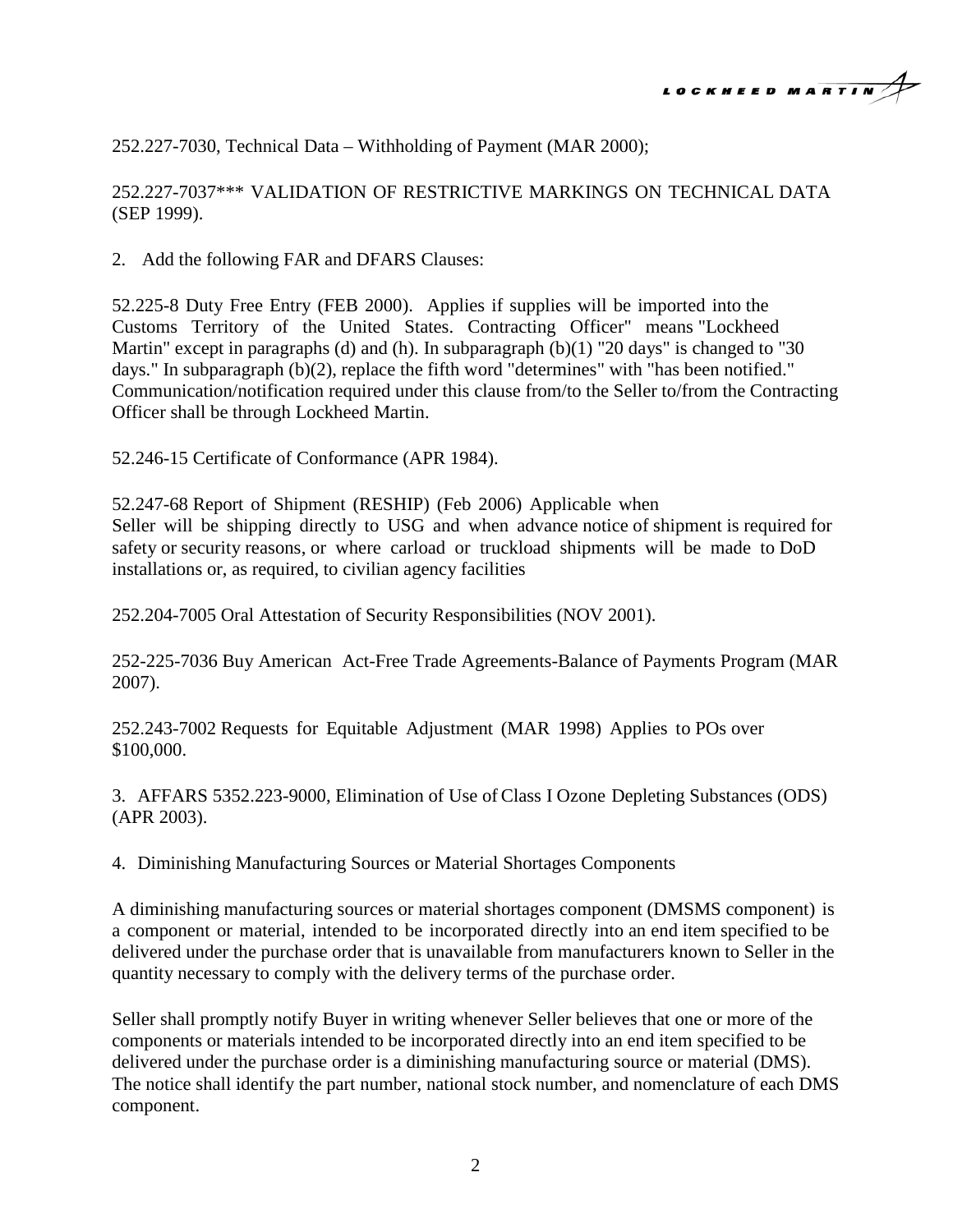

5. If the Seller will be making shipments directly to the Air Force, the following clauses apply:

| 5352.247-9005 | Shipping Container Marking (AFMC) (MAR 2003)         |
|---------------|------------------------------------------------------|
| 5352.247-9006 | Marking of Warranted Items (AFMC) (JUL 1997).        |
| 5352.247-9007 | Specification Commercial Packaging (AFMC) (JAN 2000) |
| 5352.247-9009 | Military Packaging and Marking (AFMC) (AUG 2002).    |

## **ITEM IDENTIFICATION MARKING AND SHELF LIFE ITEM PROVISIONS** (FEB 1998) (IAW AFMCI 23-102 Chapter 6 Paragraph 6.2.7.3.)

Requirements set forth below shall apply to any contract issued thereon and will take precedence over other inconsistent requirements herewith. All standards, bulletins, and publications referenced herein shall be of the issue in effect on the date of this document.

## 1. PHYSICAL MARKING OF ITEMS:

MIL-STD-130: Items shall be marked in accordance with MIL-STD-130. The National Stock Number (NSN), and when assigned, the Configuration Item Identifier (CII), serial number, and military type designation information shall be marked on major assemblies, units, groups, and sets. Special attention must be given to requirements governing the application of the actual manufacturer's Federal Supply Code for Manufacturers (FSCM) to the physical item.

Items which are excluded in accordance with paragraph 1.1 of MIL-STD-130, Revision M, shall be marked in accordance with the appropriate document.

2. PACKAGE AND CONTAINER MARKING: Shipments will not be made until the NSN has been assigned, unless specifically authorized by the Contracting Officer. MIL-STD-129/ASTM-D-3951:

a. Interior packages and shipping containers shall be marked in accordance with MIL-STD-129 when Military packing is specified and ASTM-D-3951 when commercial packaging is specified. The requirements of paragraph 2.h apply regardless of which packaging is utilized.

- (1) Design manufacturer's name, trademark or manufacturer's code (from Cataloging Handbook H4-1 or H4-2), identifying number, and serial number, when applicable, shall be included in the identification marking.
- (2) When applicable, the Air Force project designator code shall be included as the last line of the address marking and the project name related to the project code shall be marked in the clear on the exterior shipping container.
- b. Tags and labels, when required, shall be contractor's tags or labels conforming to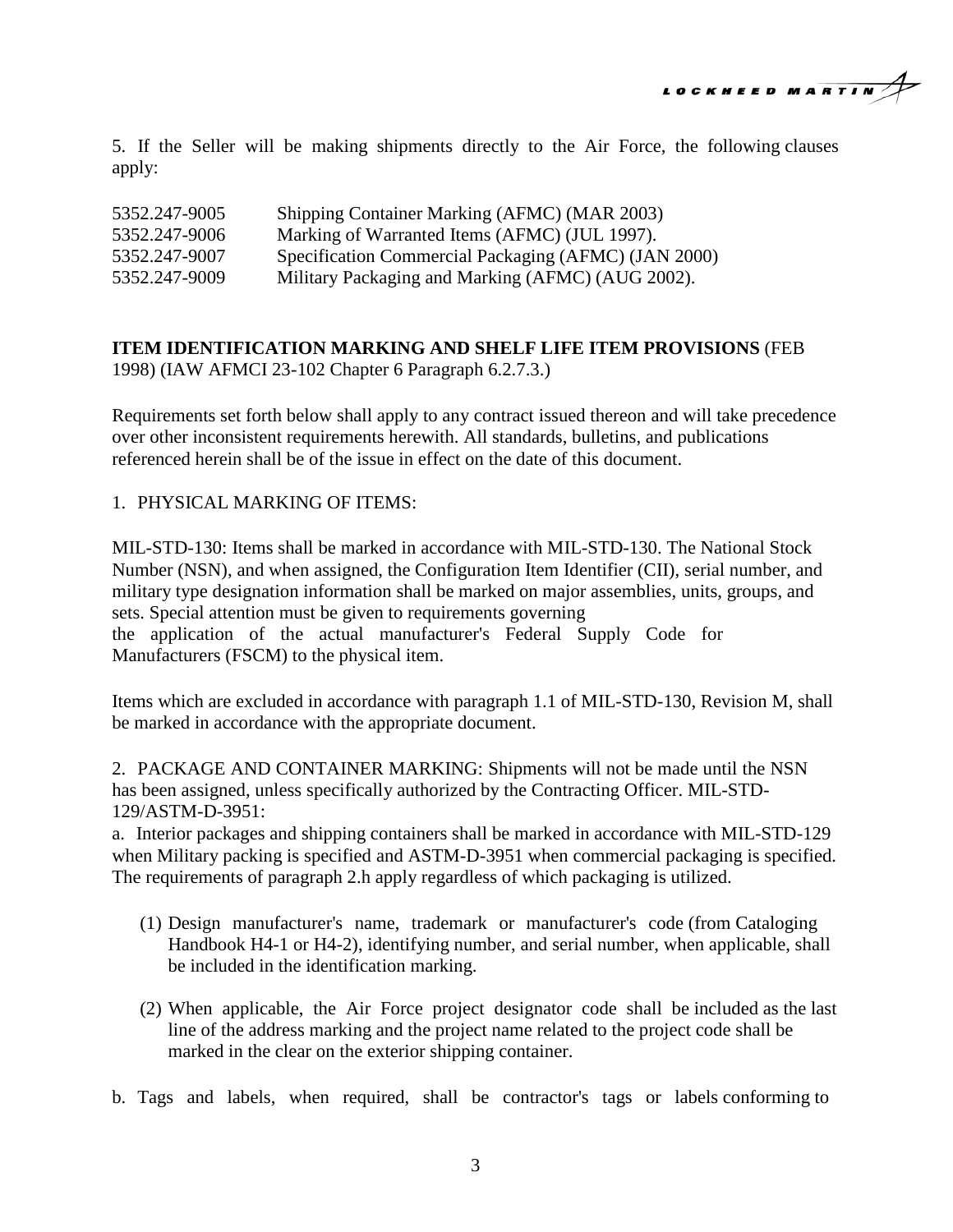

the requirements of MIL-STD-129 or as approved by the procuring  $\alpha$ . which indicate serviceable condition shall not be any shade of green or red. Labels are authorized to be used on metal containers. Items requiring technical order (T.O.) certification shall be annotated on inner and outer container tags or label with T.O. compliance.

c. When dummy containers are used in a unitized load, the dummy containers shall be clearly marked "DUMMY CONTAINER" and located in the load so that the marking will be plainly visible to receiving and storage personnel.

d. All interior packages and shipping containers for articles and materials classified as hazardous or restricted under provisions of Title 49, Code of Federal Regulations, or AFR 71-4/DLAM 4145.3/TM 38-250/NAVSUP PUB 505/MCO P 4030.19 shall be marked, regardless of exemption for mode of transportation, with proper shipping name of item; flash point of all liquids having a flash point of 200 degrees F. or below; and percentage concentration of acids and corrosive liquids. In addition, the quantity of each hazardous or restricted material included in a container shall be annotated adjacent to the shipping name of the item, e.g., Acetic Acid (80% concentration) -- 1 qt.

e. On shipments of firearms regardless of mode of transportation, selected elements of identification and contractor data markings shall be omitted or obliterated in accordance with the requirements of MIL-STD-129 regarding sensitive items and packing lists shall be placed only inside the containers.

f. Special markings for packages and containers when specified on AFMC Form 158 shall be complied with as a part of MIL-STD-129.

g. All special coated template containers shall be marked with the legend: "CAUTION--DO NOT REUSE AS FOOD CONTAINERS."

h. Bar code markings in accordance with MIL-STD-129 shall apply to all units, intermediate and exterior containers for all items going into stock regardless of package size or levels of package specified (including commercial packaging). In addition to the NSN/NATO stock number, the exterior shipping container shall include the 13 digit contract number (plus, if applicable, the four digit call number). Excluded from Bar Code Marking are:

- (1) Foreign Military Sales.
- (2) Direct Vendor Delivery (DVD)/Government Furnished Equipment (GFE) shipments.
- (3) Multipack Exterior Shipping Containers. (Unit and intermediate containers do require a bar coded NSN/NATO stock number. However, the next container (unit or intermediate) inside the multipack will also require a bar coded NSN/NATO stock number and contract number with call number, if applicable, in the lower right hand corner).
- (4) All unpacked or uncrated items; e.g., vehicles, tires, etc.